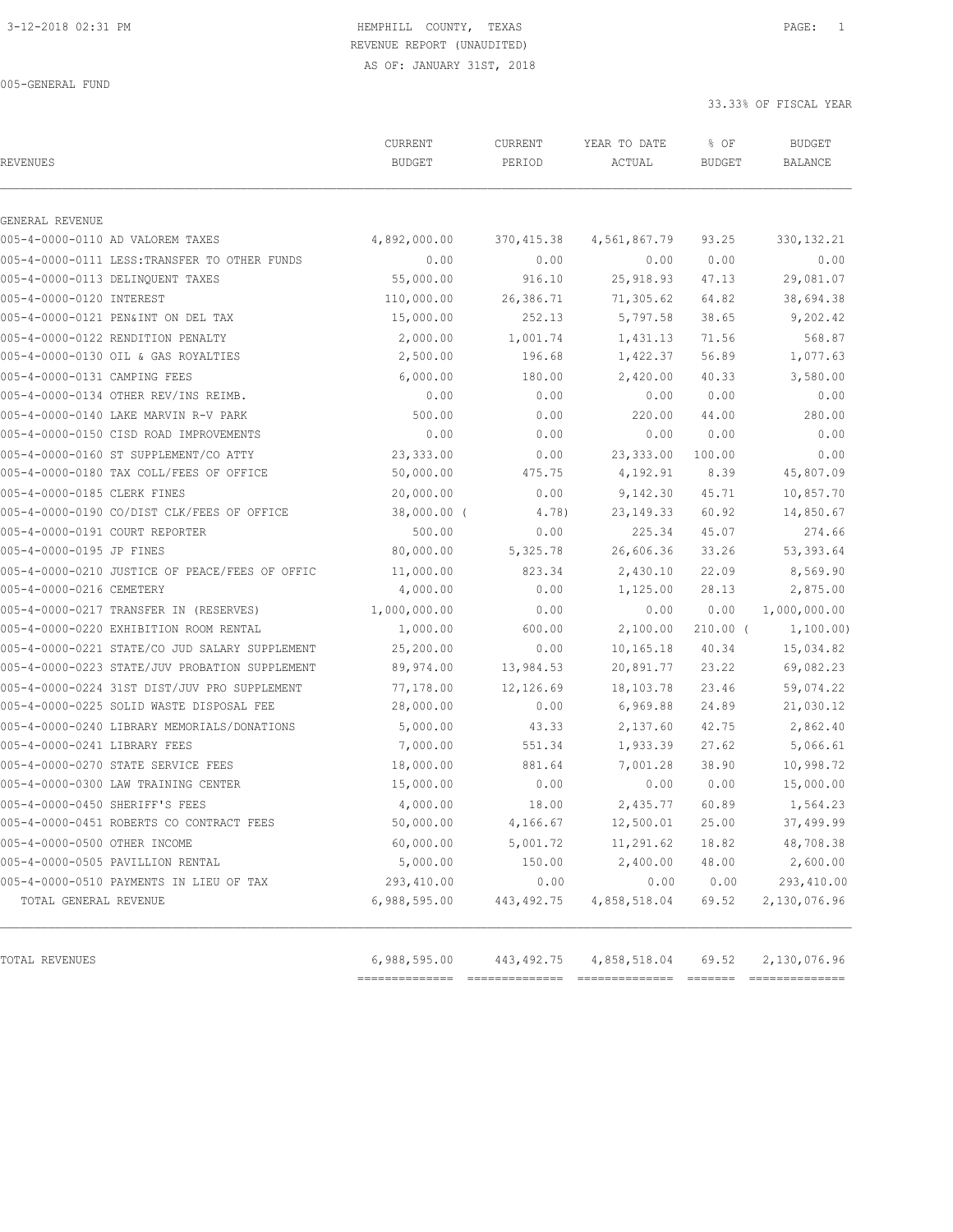008-LAW LIBRARY

| REVENUES                                   | CURRENT<br><b>BUDGET</b> | CURRENT<br>PERIOD | YEAR TO DATE<br>ACTUAL | % OF<br>BUDGET | BUDGET<br><b>BALANCE</b> |
|--------------------------------------------|--------------------------|-------------------|------------------------|----------------|--------------------------|
|                                            |                          |                   |                        |                |                          |
| GENERAL REVENUE                            |                          |                   |                        |                |                          |
| 008-4-0000-0110 TRANSFER FROM FUND BALANCE | 5,000.00                 | 0.00              | 0.00                   | 0.00           | 5,000.00                 |
| 008-4-0000-0550 COURT FEES-LAW/LIB         | 2,000.00                 | 0.00              | 805.00                 | 40.25          | 1,195.00                 |
| TOTAL GENERAL REVENUE                      | 7,000.00                 | 0.00              | 805.00                 | 11.50          | 6, 195.00                |
|                                            |                          |                   |                        |                |                          |
| TOTAL REVENUES                             | 7,000.00                 | 0.00              | 805.00                 | 11.50          | 6, 195.00                |
|                                            |                          |                   |                        |                |                          |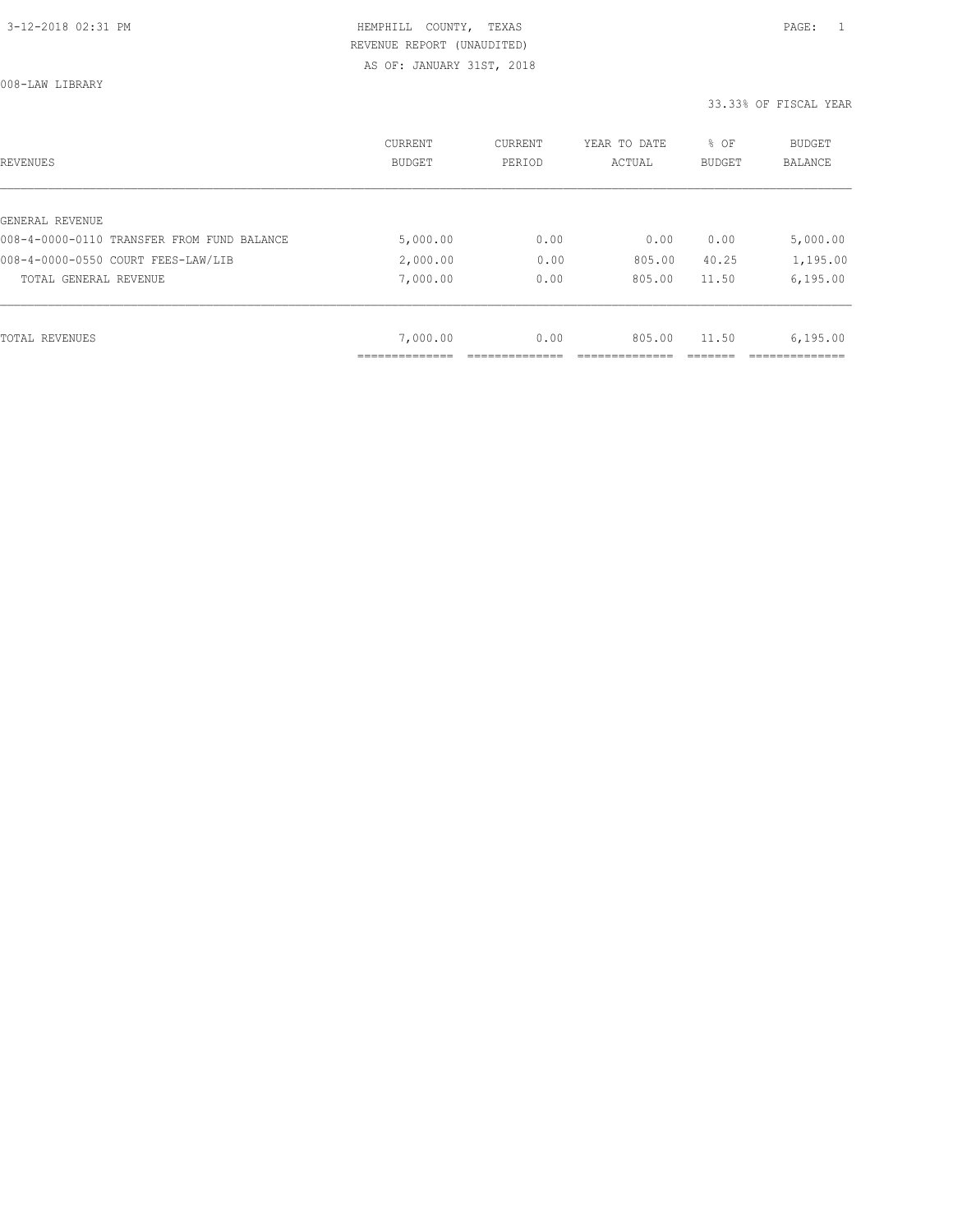009-SECURITY FEE

| REVENUES                                   | <b>CURRENT</b><br><b>BUDGET</b> | CURRENT<br>PERIOD | YEAR TO DATE<br>ACTUAL | % OF<br><b>BUDGET</b> | <b>BUDGET</b><br>BALANCE |
|--------------------------------------------|---------------------------------|-------------------|------------------------|-----------------------|--------------------------|
|                                            |                                 |                   |                        |                       |                          |
| GENERAL REVENUE                            |                                 |                   |                        |                       |                          |
| 009-4-0000-0110 TRANSFER FROM FUND BALANCE | 50,000.00                       | 0.00              | 0.00                   | 0.00                  | 50,000.00                |
| 009-4-0000-0191 COURTHOUSE SECURITY FEE    | 3,000.00                        | 118.83            | 1,189.96               | 39.67                 | 1,810.04                 |
| TOTAL GENERAL REVENUE                      | 53,000.00                       | 118.83            | 1,189.96               | 2.25                  | 51,810.04                |
|                                            |                                 |                   |                        |                       |                          |
| TOTAL REVENUES                             | 53,000.00                       | 118.83            | 1,189.96               | 2.25                  | 51,810.04                |
|                                            |                                 |                   |                        |                       |                          |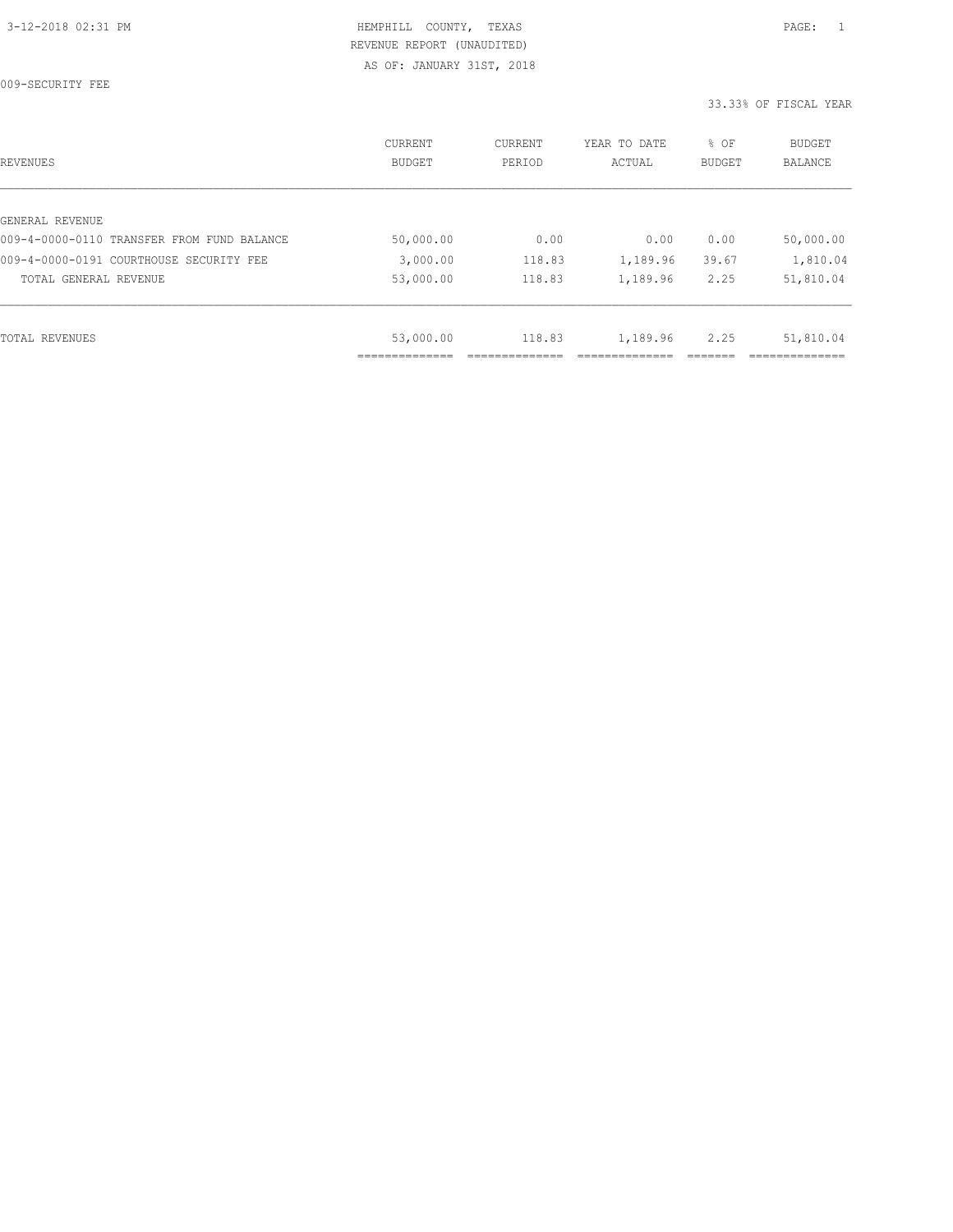010-AIRPORT

| REVENUES                                   | <b>CURRENT</b><br><b>BUDGET</b> | CURRENT<br>PERIOD | YEAR TO DATE<br>ACTUAL | % OF<br><b>BUDGET</b> | <b>BUDGET</b><br><b>BALANCE</b> |
|--------------------------------------------|---------------------------------|-------------------|------------------------|-----------------------|---------------------------------|
|                                            |                                 |                   |                        |                       |                                 |
| GENERAL REVENUE                            |                                 |                   |                        |                       |                                 |
| 010-4-0000-0110 AD VALOREM TAX TRANSFER    | 70,000.00                       | 0.00              | 0.00                   | 0.00                  | 70,000.00                       |
| 010-4-0000-0120 INTEREST-AIRPORT           | 400.00                          | 22.71             | 95.83                  | 23.96                 | 304.17                          |
| 010-4-0000-0320 CHAMBER OF COMMERCE        | 1,920.00                        | 0.00              | 0.00                   | 0.00                  | 1,920.00                        |
| 010-4-0000-0325 FUEL SALES                 | 130,000.00                      | 9,971.65          | 42,161.09              | 32.43                 | 87,838.91                       |
| 010-4-0000-0326 RENT-HANGARS               | 6,000.00                        | 0.00              | 300.00                 | 5.00                  | 5,700.00                        |
| 010-4-0000-0500 OTHER RECEIPTS             | 0.00                            | 0.00              | 0.00                   | 0.00                  | 0.00                            |
| 010-4-0000-0510 REIMBURSEMENT FROM STATE   | 2,000.00                        | 0.00              | 0.00                   | 0.00                  | 2,000.00                        |
| 010-4-0000-0600 TRANSFER FROM FUND BALANCE | 0.00                            | 0.00              | 0.00                   | 0.00                  | 0.00                            |
| TOTAL GENERAL REVENUE                      | 210,320.00                      | 9,994.36          | 42,556.92              | 20.23                 | 167,763.08                      |
|                                            |                                 |                   |                        |                       |                                 |
| TOTAL REVENUES                             | 210,320.00<br>--------------    | 9,994.36          | 42,556.92              | 20.23                 | 167,763.08                      |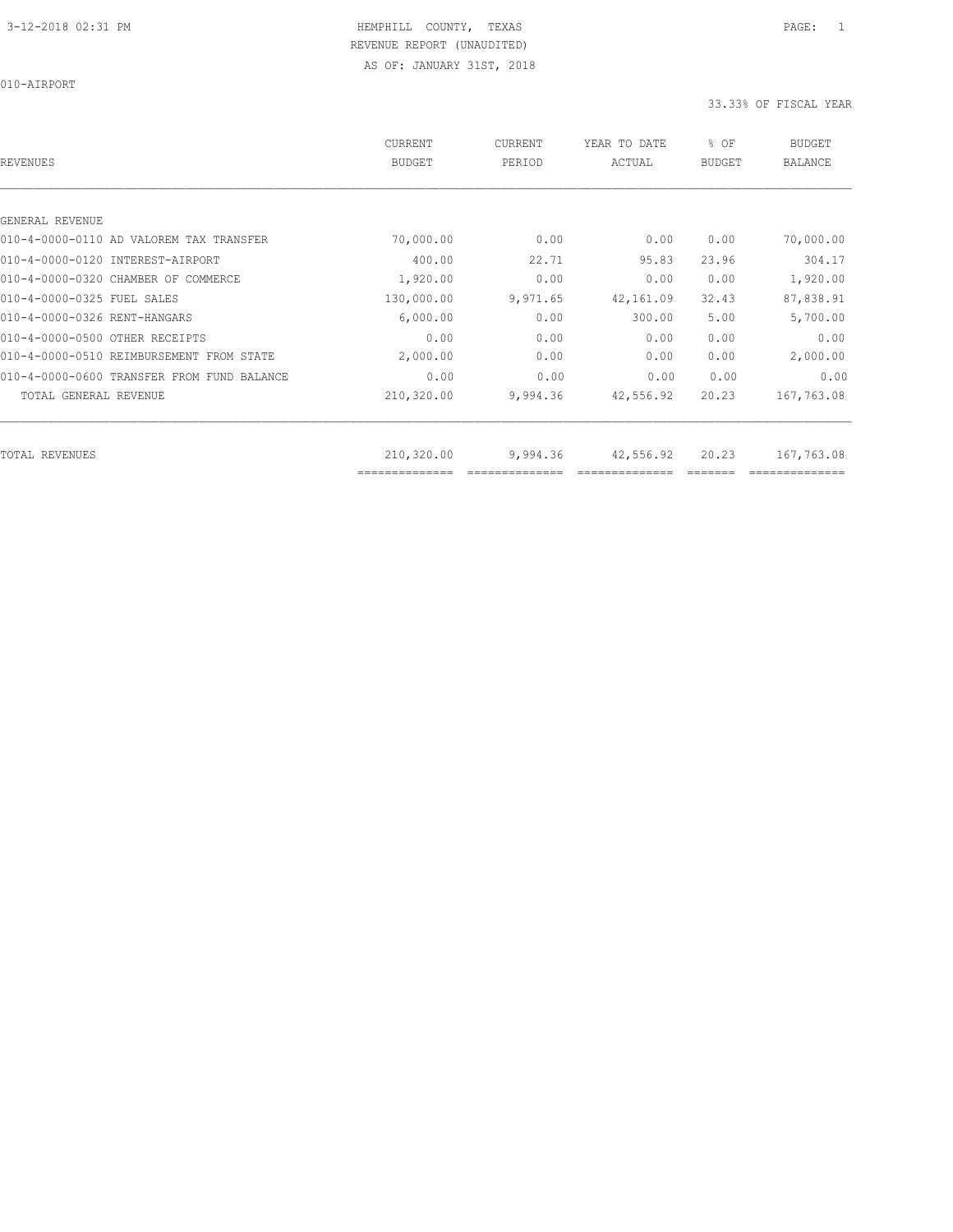011-ROAD & BRIDGE PCT 1

| REVENUES                                       | <b>CURRENT</b><br><b>BUDGET</b> | CURRENT<br>PERIOD | YEAR TO DATE<br>ACTUAL | % OF<br>BUDGET | <b>BUDGET</b><br><b>BALANCE</b> |
|------------------------------------------------|---------------------------------|-------------------|------------------------|----------------|---------------------------------|
|                                                |                                 |                   |                        |                |                                 |
| GENERAL REVENUE                                |                                 |                   |                        |                |                                 |
| 011-4-0000-0110 TRANSFER FROM FUND BALANCE     | 85,000.00                       | 0.00              | 0.00                   | 0.00           | 85,000.00                       |
| 011-4-0000-0120 INTEREST                       | 1,000.00                        | 0.00              | 0.00                   | 0.00           | 1,000.00                        |
| 011-4-0000-0121 PEN&INT ON DEL TAX             | 800.00                          | 16.17             | 290.18                 | 36.27          | 509.82                          |
| 011-4-0000-0122 RENDITION PENALTY              | 50.00                           | 55.76             | 79.53                  | $159.06$ $($   | 29.53)                          |
| 011-4-0000-0280 FARM TO MARKET TAXES           | 272,000.00                      | 18,268.00         | 254,601.51             | 93.60          | 17,398.49                       |
| 011-4-0000-0281 DELINQUENT TAXES               | 2,000.00                        | 55.70             | 1,067.35               | 53.37          | 932.65                          |
| 011-4-0000-0290 LATERAL ROAD                   | 2,100.00                        | 0.00              | 2,088.33               | 99.44          | 11.67                           |
| 011-4-0000-0295 BANKHEAD-JONES FARM TENANT ACT | 2,200.00                        | 0.00              | 0.00                   | 0.00           | 2,200.00                        |
| 011-4-0000-0300 AUTO REGISTRATION              | 44,000.00                       | 3,730.57          | 9,654.00               | 21.94          | 34,346.00                       |
| 011-4-0000-0500 OTHER RECEIPTS                 | 3,000.00                        | 0.00              | 2,512.88               | 83.76          | 487.12                          |
| 011-4-0000-0510 GRANT FUNDS                    | 0.00                            | 0.00              | 0.00                   | 0.00           | 0.00                            |
| TOTAL GENERAL REVENUE                          | 412,150.00                      | 22,126.20         | 270, 293.78            | 65.58          | 141,856.22                      |
|                                                |                                 |                   |                        |                |                                 |
| TOTAL REVENUES                                 | 412,150.00<br>==============    | 22,126.20         | 270,293.78             | 65.58          | 141,856.22                      |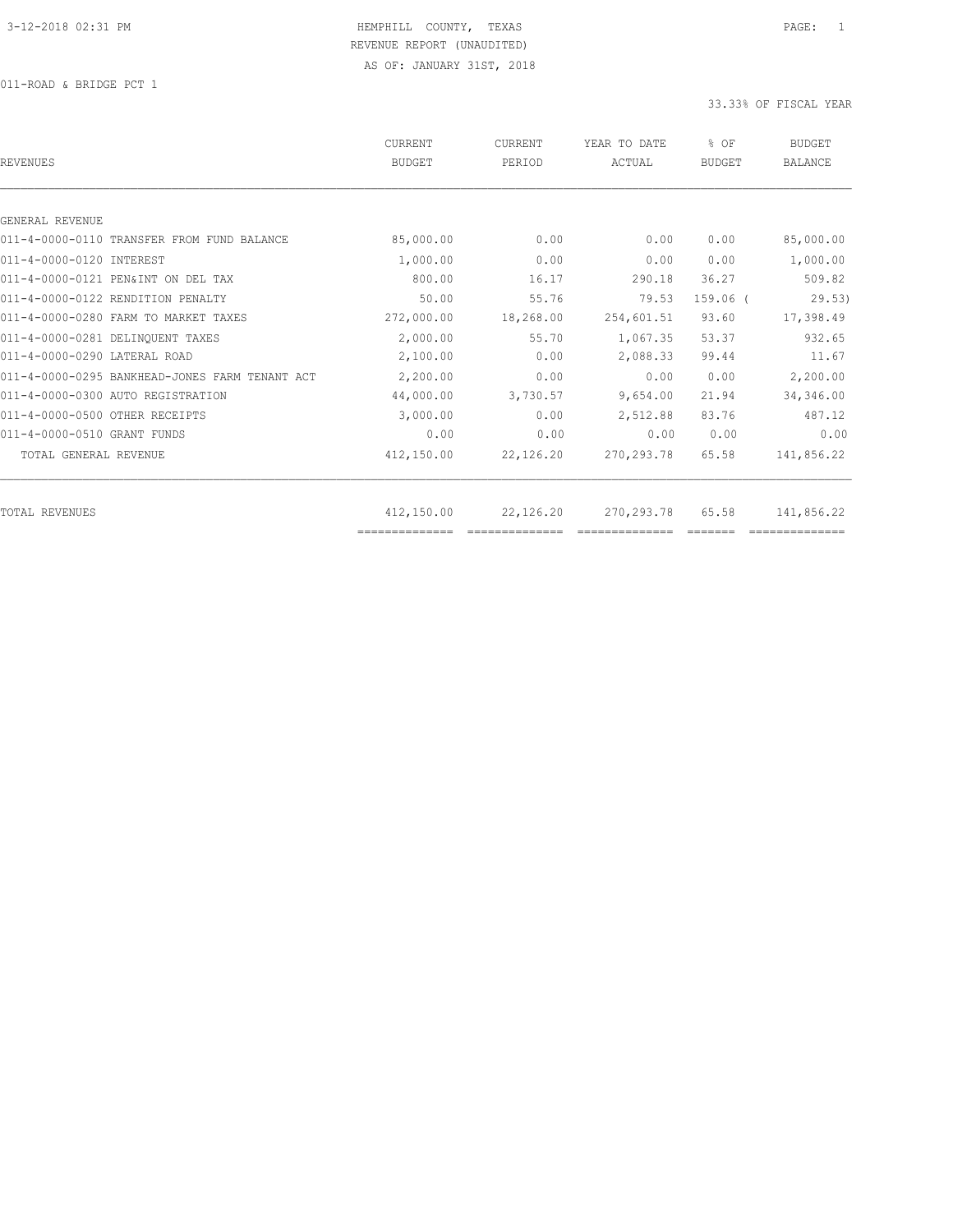012-ROAD & BRIDGE PCT 2

| <b>REVENUES</b>                                | <b>CURRENT</b><br><b>BUDGET</b> | CURRENT<br>PERIOD | YEAR TO DATE<br>ACTUAL | % OF<br><b>BUDGET</b> | <b>BUDGET</b><br><b>BALANCE</b> |
|------------------------------------------------|---------------------------------|-------------------|------------------------|-----------------------|---------------------------------|
|                                                |                                 |                   |                        |                       |                                 |
| GENERAL REVENUE                                |                                 |                   |                        |                       |                                 |
| 012-4-0000-0110 TRANSFER FROM FUND BALANCE     | 50,000.00                       | 0.00              | 0.00                   | 0.00                  | 50,000.00                       |
| 012-4-0000-0120 INTEREST                       | 1,000.00                        | 0.00              | 0.00                   | 0.00                  | 1,000.00                        |
| 012-4-0000-0121 PEN&INT ON DEL TAX             | 800.00                          | 17.13             | 307.76                 | 38.47                 | 492.24                          |
| 012-4-0000-0122 RENDITION PENALTY              | 50.00                           | 59.15             | 84.41                  | $168.82$ (            | 34.41)                          |
| 012-4-0000-0280 FARM TO MARKET TAXES           | 289,000.00                      | 19,375.15         | 270,031.97             | 93.44                 | 18,968.03                       |
| 012-4-0000-0281 DELINQUENT TAXES               | 2,000.00                        | 59.06             | 1,132.10               | 56.61                 | 867.90                          |
| 012-4-0000-0290 LATERAL ROAD                   | 2,500.00                        | 0.00              | 2,214.89               | 88.60                 | 285.11                          |
| 012-4-0000-0295 BANKHEAD-JONES FARM TENANT ACT | 2,300.00                        | 0.00              | 0.00                   | 0.00                  | 2,300.00                        |
| 012-4-0000-0300 AUTO REGISTRATION              | 47,000.00                       | 3,956.69          | 10,239.17              | 21.79                 | 36,760.83                       |
| 012-4-0000-0350 ROAD CROSSING PERMITS          | 200.00                          | 0.00              | 0.00                   | 0.00                  | 200.00                          |
| 012-4-0000-0500 OTHER RECEIPTS                 | 3,000.00                        | 0.00              | 2,665.19               | 88.84                 | 334.81                          |
| TOTAL GENERAL REVENUE                          | 397,850.00                      | 23,467.18         | 286,675.49             | 72.06                 | 111, 174.51                     |
| TOTAL REVENUES                                 | 397,850.00                      | 23,467.18         | 286,675.49             | 72.06                 | 111, 174.51                     |
|                                                |                                 |                   |                        |                       |                                 |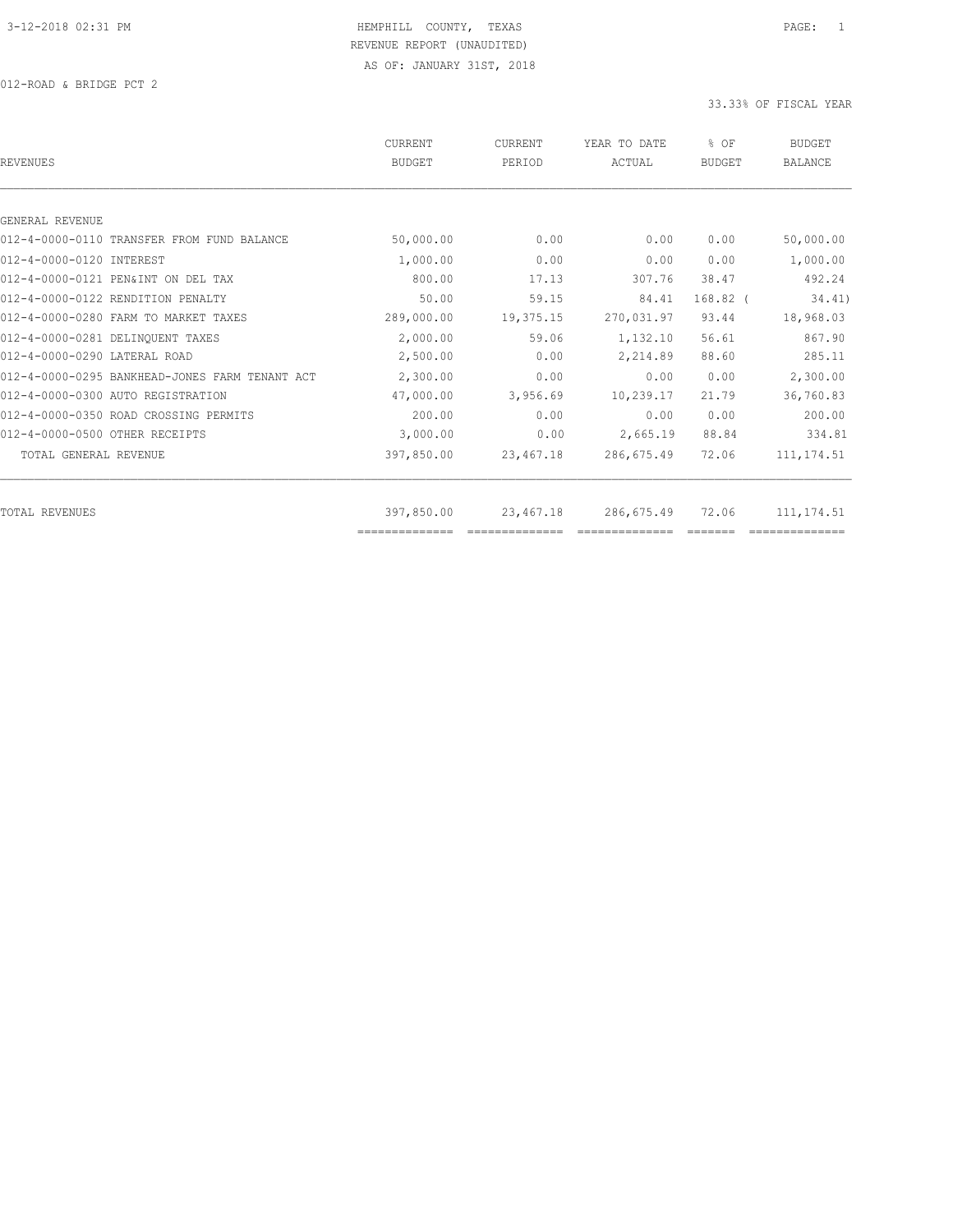013-ROAD & BRIDGE PCT 3

| CURRENT<br><b>BUDGET</b> | CURRENT<br>PERIOD | YEAR TO DATE<br>ACTUAL          | % OF<br>BUDGET | BUDGET<br><b>BALANCE</b>                    |
|--------------------------|-------------------|---------------------------------|----------------|---------------------------------------------|
|                          |                   |                                 |                |                                             |
|                          |                   |                                 |                |                                             |
| 159,673.00               | 0.00              | 0.00                            | 0.00           | 159,673.00                                  |
| 1,000.00                 | 0.00              | 0.00                            | 0.00           | 1,000.00                                    |
| 1,500.00                 | 34.30             | 615.62                          | 41.04          | 884.38                                      |
| 100.00                   | 118.31            | 168.80                          | $168.80$ $($   | 68.80                                       |
| 577,600.00               | 38,750.33         | 540,063.95                      | 93.50          | 37,536.05                                   |
| 4,000.00                 | 118.13            | 2,264.22                        | 56.61          | 1,735.78                                    |
| 4,000.00                 | 0.00              | 4,429.79                        | $110.74$ (     | 429.79)                                     |
| 5,000.00                 | 0.00              | 0.00                            | 0.00           | 5,000.00                                    |
| 93,000.00                | 7,913.35          | 20,478.25                       | 22.02          | 72,521.75                                   |
| 500.00                   | 0.00              | 0.00                            | 0.00           | 500.00                                      |
| 1,000.00                 | 71,040.00         |                                 |                | 75,370.37)                                  |
| 0.00                     | 0.00              | 0.00                            | 0.00           | 0.00                                        |
| 847,373.00               | 117,974.42        |                                 | 76.05          | 202,982.00                                  |
|                          |                   |                                 |                |                                             |
| ==============           |                   |                                 |                | 202,982.00                                  |
|                          | 847,373.00        | 117,974.42<br>$-22222222222222$ | 644,391.00     | 76,370.37 7,637.04 (<br>644,391.00<br>76.05 |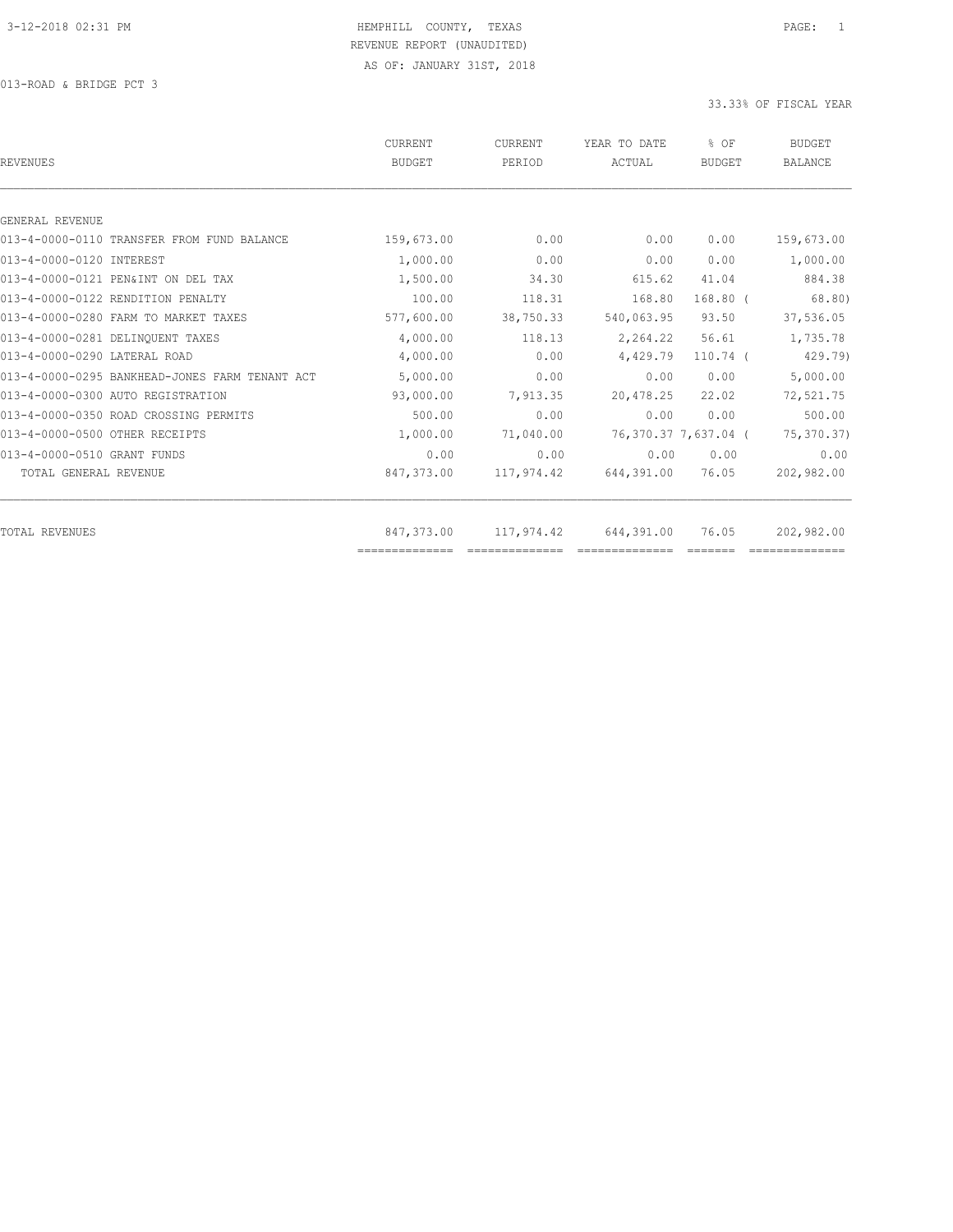014-ROAD & BRIDGE PCT 4

| <b>BUDGET</b> | PERIOD     | YEAR TO DATE<br>ACTUAL | % OF<br><b>BUDGET</b> | <b>BUDGET</b><br><b>BALANCE</b> |
|---------------|------------|------------------------|-----------------------|---------------------------------|
|               |            |                        |                       |                                 |
|               |            |                        |                       |                                 |
| 50,000.00     | 0.00       | 0.00                   | 0.00                  | 50,000.00                       |
| 1,000.00      | 0.00       | 0.00                   | 0.00                  | 1,000.00                        |
| 1,500.00      | 30.39      | 545.23                 | 36.35                 | 954.77                          |
| 100.00        | 104.78     | 149.52                 | 149.52 (              | 49.52)                          |
| 511,600.00    | 34, 321.72 | 478, 342.39            | 93.50                 | 33, 257.61                      |
| 3,500.00      | 104.61     | 2,005.43               | 57.30                 | 1,494.57                        |
| 4,000.00      | 0.00       | 3,923.52               | 98.09                 | 76.48                           |
| 4,000.00      | 0.00       | 0.00                   | 0.00                  | 4,000.00                        |
| 84,000.00     | 7,008.97   | 18,137.89              | 21.59                 | 65,862.11                       |
| 0.00          | 375.00     | 375.00                 | $0.00$ (              | 375.00                          |
| 1,000.00      | 0.00       |                        |                       | 11,807.17                       |
| 0.00          | 0.00       | 0.00                   | 0.00                  | 0.00                            |
| 660,700.00    | 41,945.47  | 516,286.15             | 78.14                 | 144, 413.85                     |
| 660,700.00    |            | 516,286.15             | 78.14                 | 144, 413.85                     |
|               |            |                        | 41,945.47             | 12,807.17 1,280.72 (            |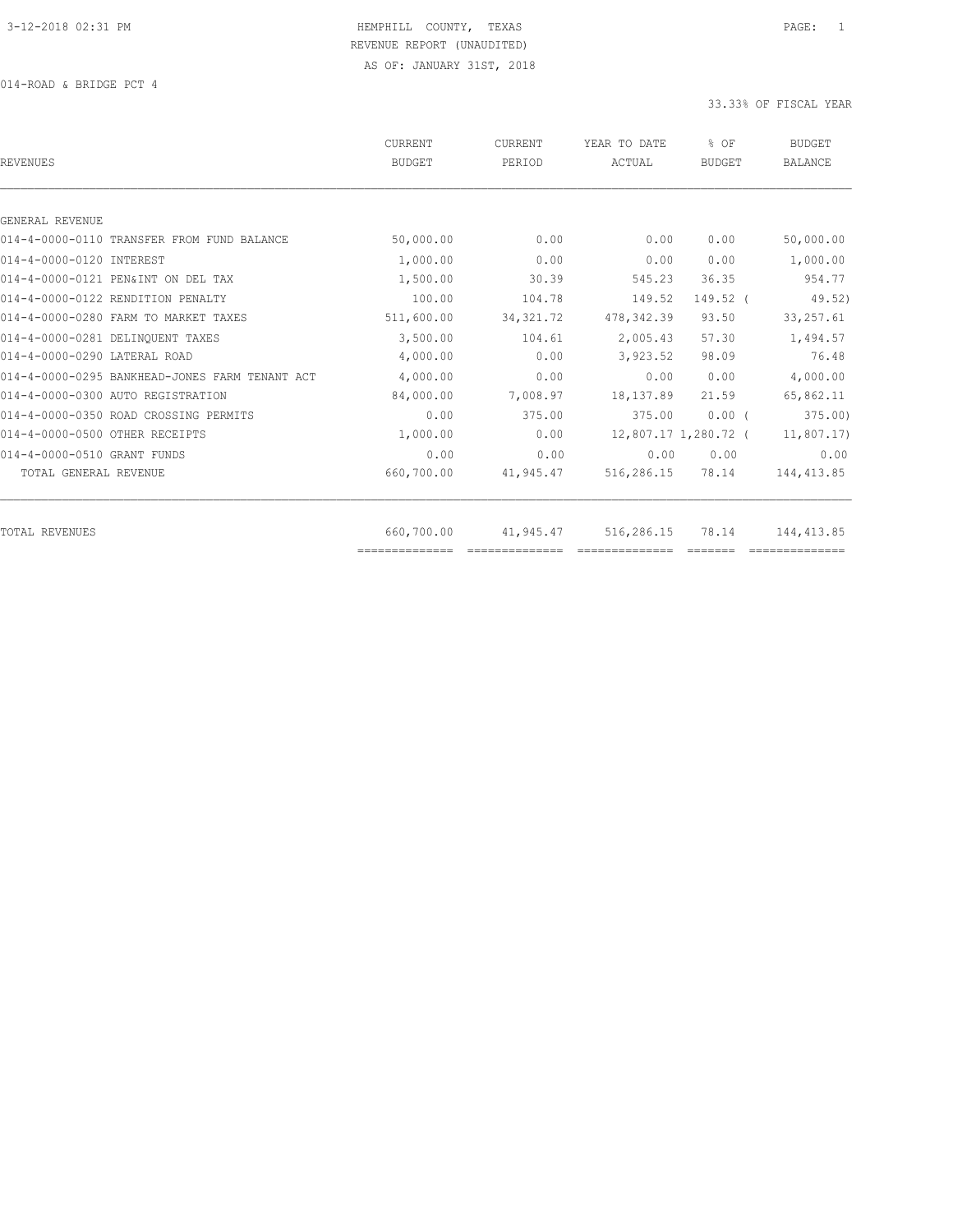| REVENUES                                       | <b>CURRENT</b><br>BUDGET | CURRENT<br>PERIOD | YEAR TO DATE<br>ACTUAL | % OF<br>BUDGET | BUDGET<br>BALANCE |
|------------------------------------------------|--------------------------|-------------------|------------------------|----------------|-------------------|
|                                                |                          |                   |                        |                |                   |
| GENERAL REVENUE                                |                          |                   |                        |                |                   |
| 022-4-0000-0110 TRANSFER FROM FUND BALANCE     | 60,000.00                | 0.00              | 0.00                   | 0.00           | 60,000.00         |
| 022-4-0000-0191 COUNTY RECORDS PRESERVATION FE | 5,000.00                 | 0.00              | 1,562.55               | 31.25          | 3,437.45          |
| TOTAL GENERAL REVENUE                          | 65,000.00                | 0.00              | 1,562.55               | 2.40           | 63, 437.45        |
|                                                |                          |                   |                        |                |                   |
| TOTAL REVENUES                                 | 65,000.00                | 0.00              | 1,562.55               | 2.40           | 63, 437.45        |
|                                                | ___________              |                   |                        |                |                   |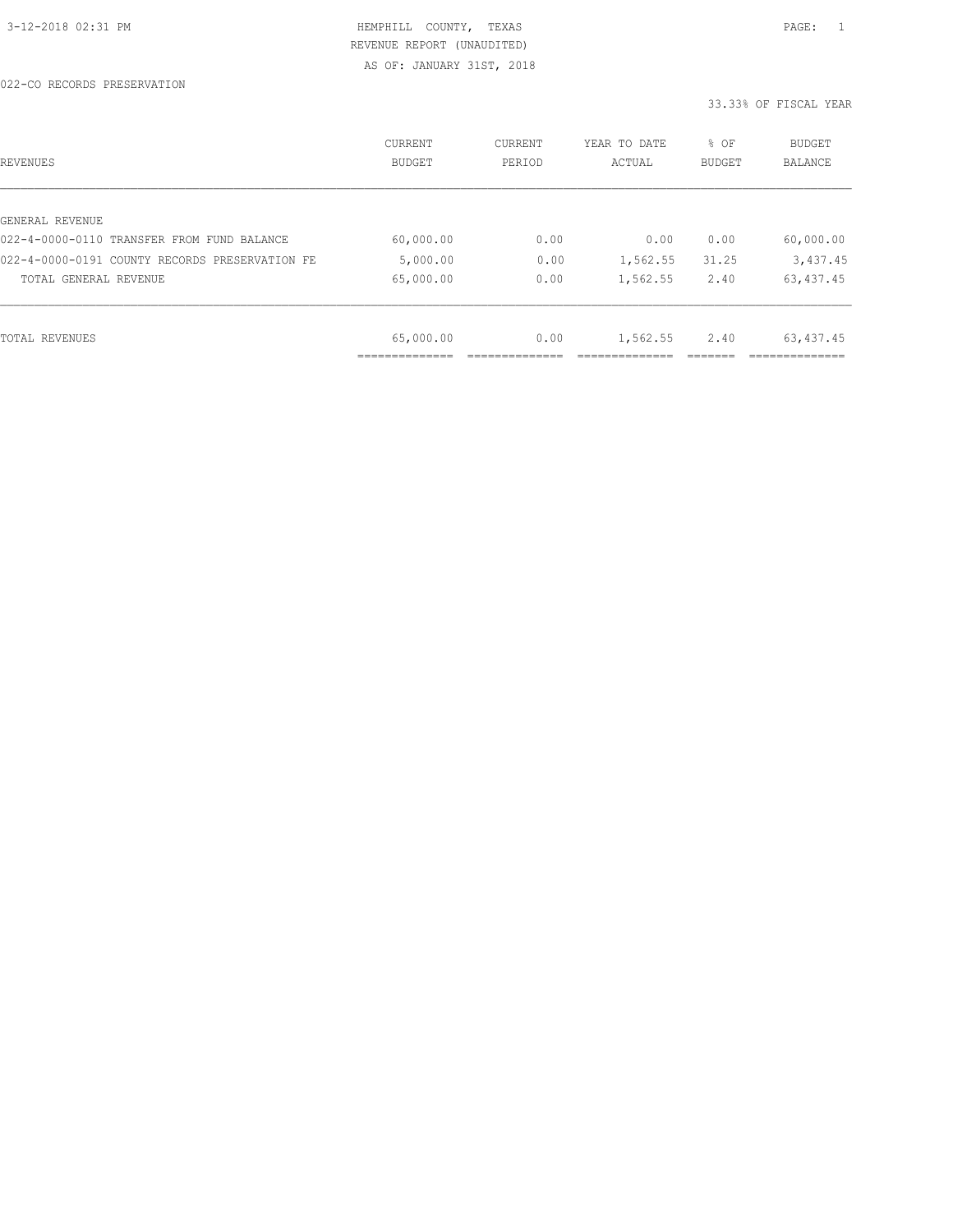| REVENUES                                      | CURRENT<br><b>BUDGET</b> | CURRENT<br>PERIOD | YEAR TO DATE<br>ACTUAL | % OF<br>BUDGET | BUDGET<br><b>BALANCE</b> |
|-----------------------------------------------|--------------------------|-------------------|------------------------|----------------|--------------------------|
|                                               |                          |                   |                        |                |                          |
| GENERAL REVENUE                               |                          |                   |                        |                |                          |
| 023-4-0000-0110 TRANSFER FROM FUND BALANCE    | 3,000.00                 | 0.00              | 0.00                   | 0.00           | 3,000.00                 |
| 023-4-0000-0191 REV-CLK'S RECORD PRESERVATION | 800.00                   | 0.00              | 338.48                 | 42.31          | 461.52                   |
| TOTAL GENERAL REVENUE                         | 3,800.00                 | 0.00              | 338.48                 | 8.91           | 3,461.52                 |
|                                               |                          |                   |                        |                |                          |
| TOTAL REVENUES                                | 3,800.00                 | 0.00              | 338.48                 | 8.91           | 3,461.52                 |
|                                               |                          |                   |                        |                |                          |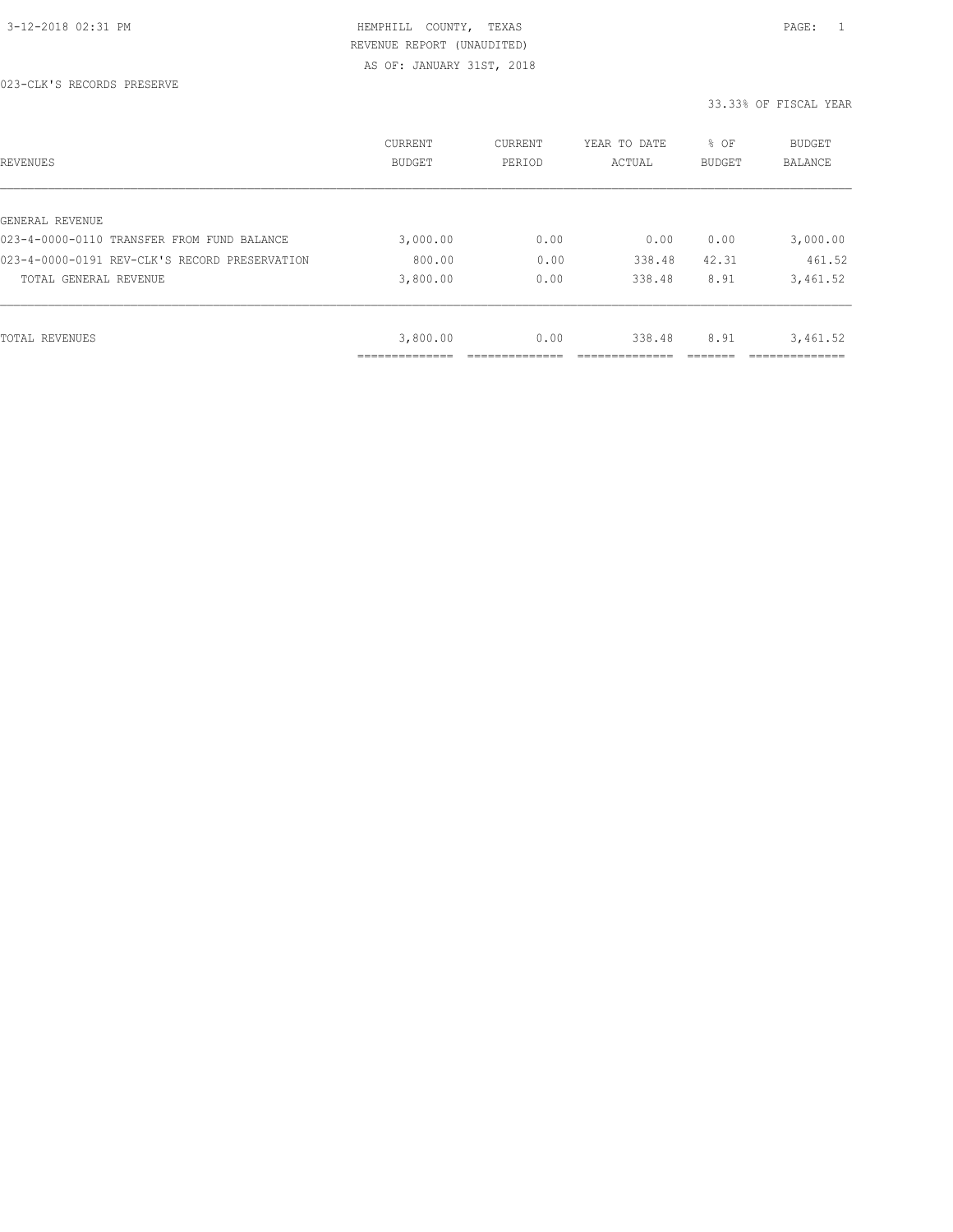024-JUSTICE COURT TECH FUND

| REVENUES                                   | CURRENT<br><b>BUDGET</b> | CURRENT<br>PERIOD | YEAR TO DATE<br>ACTUAL | % OF<br>BUDGET | BUDGET<br><b>BALANCE</b> |
|--------------------------------------------|--------------------------|-------------------|------------------------|----------------|--------------------------|
|                                            |                          |                   |                        |                |                          |
| GENERAL REVENUE                            |                          |                   |                        |                |                          |
| 024-4-0000-0110 TRANSFER FROM FUND BALANCE | 7,000.00                 | 0.00              | 0.00                   | 0.00           | 7,000.00                 |
| 024-4-0000-0191 TECH FEES/EXP              | 2,000.00                 | 118.83            | 737.33                 | 36.87          | 1,262.67                 |
| TOTAL GENERAL REVENUE                      | 9,000.00                 | 118.83            | 737.33                 | 8.19           | 8,262.67                 |
|                                            |                          |                   |                        |                |                          |
| TOTAL REVENUES                             | 9,000.00                 | 118.83            | 737.33                 | 8.19           | 8,262.67                 |
|                                            |                          |                   |                        |                |                          |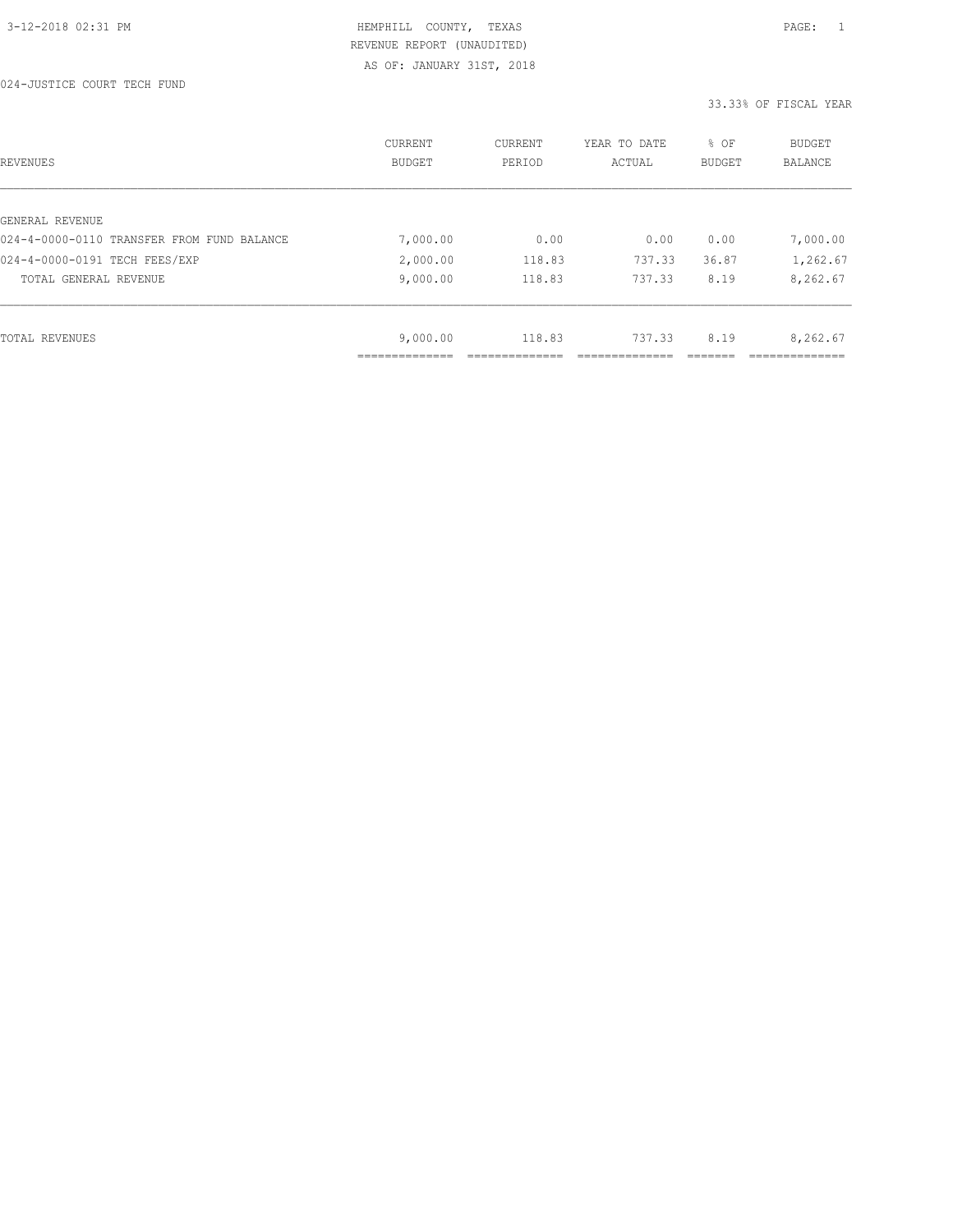| REVENUES                                   | <b>CURRENT</b><br>BUDGET | CURRENT<br>PERIOD | YEAR TO DATE<br>ACTUAL | % OF<br><b>BUDGET</b> | <b>BUDGET</b><br>BALANCE |
|--------------------------------------------|--------------------------|-------------------|------------------------|-----------------------|--------------------------|
|                                            |                          |                   |                        |                       |                          |
| GENERAL REVENUE                            |                          |                   |                        |                       |                          |
| 026-4-0000-0110 TRANSFER FROM FUND BALANCE | 0.00                     | 0.00              | 0.00                   | 0.00                  | 0.00                     |
| 026-4-0000-0191 CLERK'S TECH FEES          | 1,500.00                 | 0.00              | 436.95                 | 29.13                 | 1,063.05                 |
| TOTAL GENERAL REVENUE                      | 1,500.00                 | 0.00              | 436.95                 | 29.13                 | 1,063.05                 |
|                                            |                          |                   |                        |                       |                          |
| TOTAL REVENUES                             | 1,500.00                 | 0.00              | 436.95                 | 29.13                 | 1,063.05                 |
|                                            | ______________           |                   |                        |                       |                          |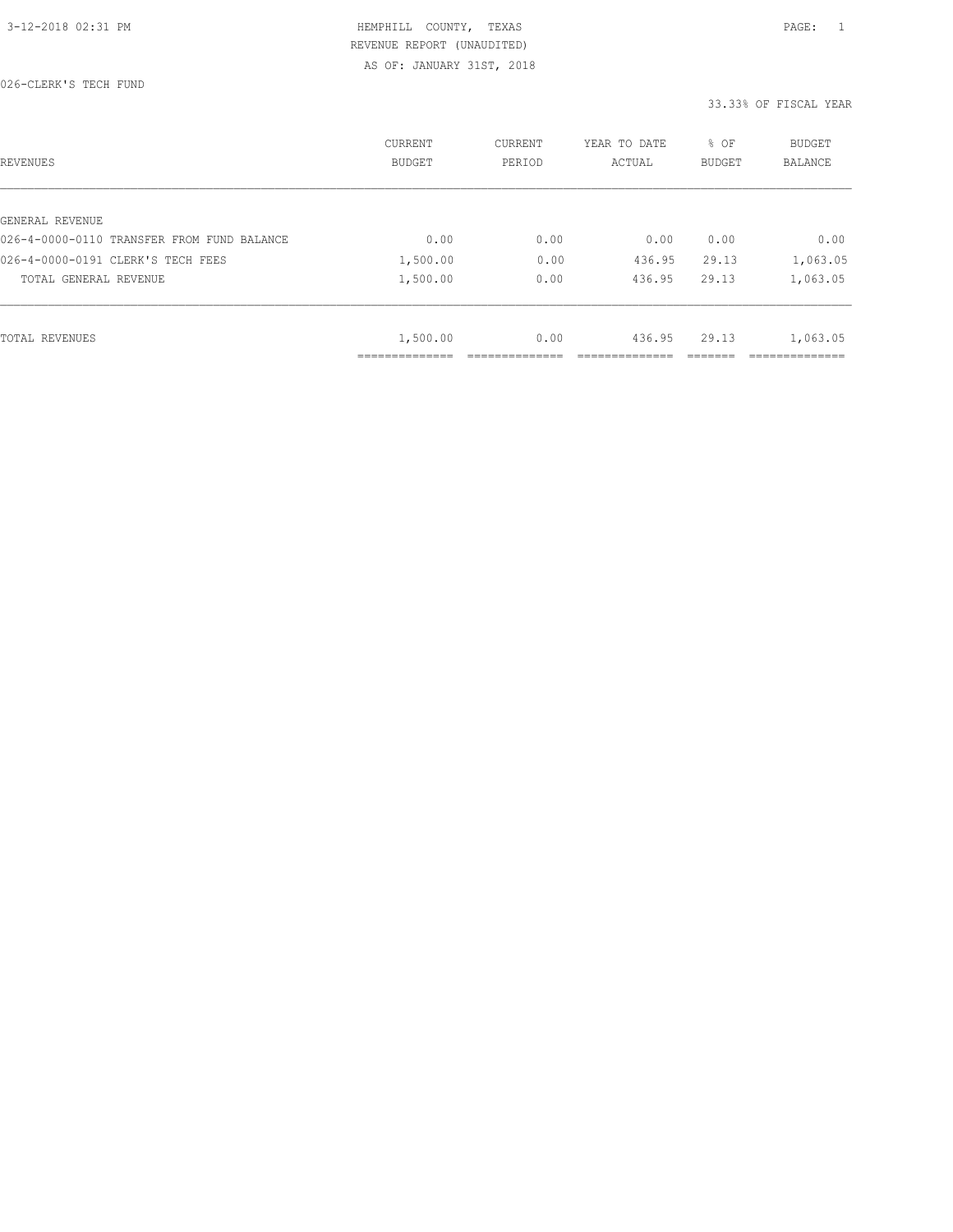| REVENUES                                   | CURRENT<br><b>BUDGET</b> | CURRENT<br>PERIOD | YEAR TO DATE<br>ACTUAL | % OF<br>BUDGET | BUDGET<br>BALANCE |
|--------------------------------------------|--------------------------|-------------------|------------------------|----------------|-------------------|
|                                            |                          |                   |                        |                |                   |
| GENERAL REVENUE                            |                          |                   |                        |                |                   |
| 029-4-0000-0110 TRANSFER FROM FUND BALANCE | 1,000.00                 | 0.00              | 0.00                   | 0.00           | 1,000.00          |
| 029-4-0000-0330 PRETRIAL INTERVENTION      | 1,000.00                 | 0.00              | 1,000.00               | 100.00         | 0.00              |
| TOTAL GENERAL REVENUE                      | 2,000.00                 | 0.00              | 1,000.00               | 50.00          | 1,000.00          |
|                                            |                          |                   |                        |                |                   |
| TOTAL REVENUES                             | 2,000.00                 | 0.00              | 1,000.00               | 50.00          | 1,000.00          |
|                                            | ____________             |                   |                        |                |                   |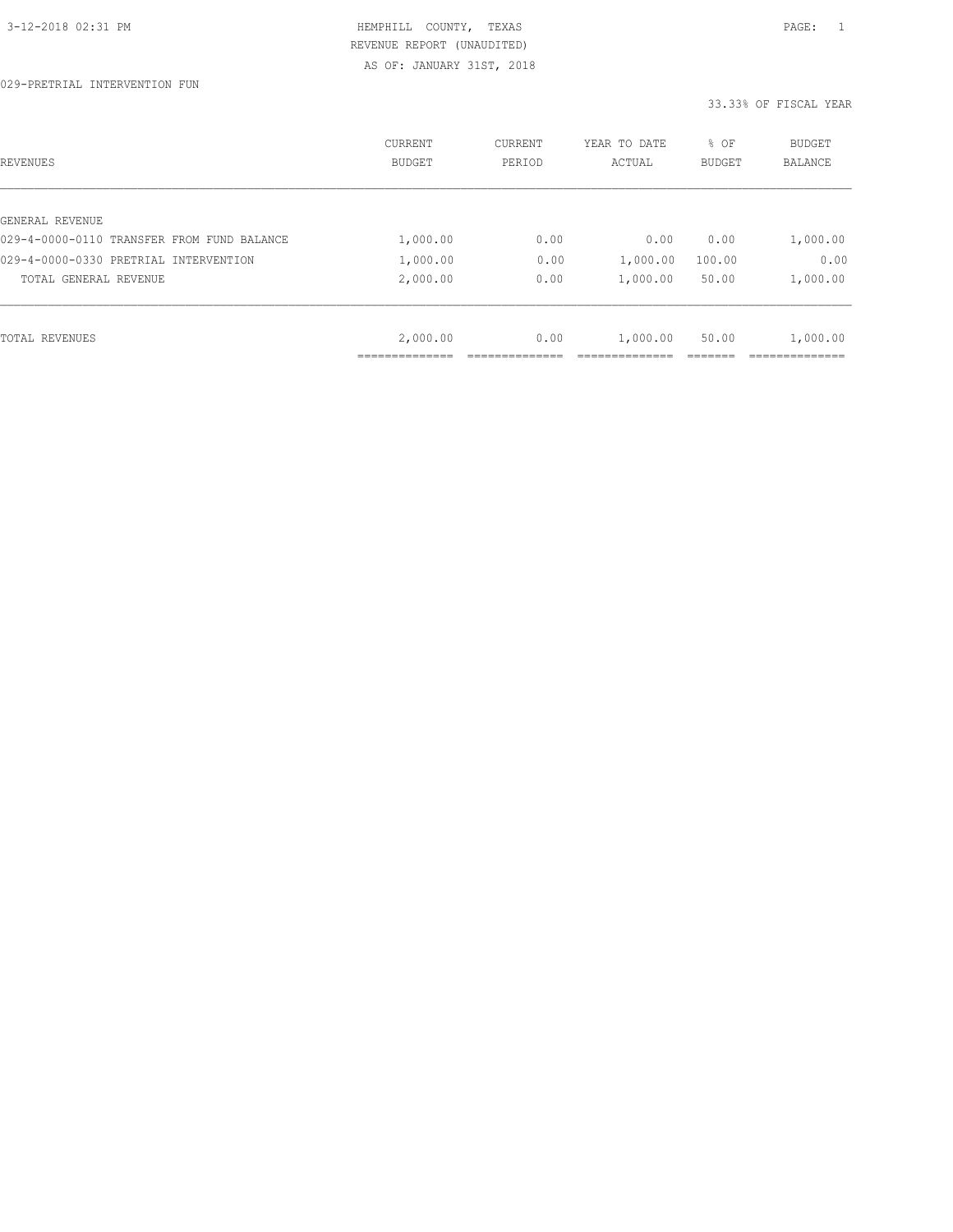| REVENUES                                   | CURRENT<br><b>BUDGET</b>   | CURRENT<br>PERIOD | YEAR TO DATE<br>ACTUAL | % OF<br>BUDGET | BUDGET<br>BALANCE |
|--------------------------------------------|----------------------------|-------------------|------------------------|----------------|-------------------|
|                                            |                            |                   |                        |                |                   |
| GENERAL REVENUE                            |                            |                   |                        |                |                   |
| 032-4-0000-0110 TRANSFER FROM FUND BALANCE | 15,000.00                  | 0.00              | 0.00                   | 0.00           | 15,000.00         |
| 032-4-0000-0220 FEES-CHECK COLLECTION      | 500.00                     | 60.00             | 165.00                 | 33.00          | 335.00            |
| TOTAL GENERAL REVENUE                      | 15,500.00                  | 60.00             | 165.00                 | 1.06           | 15,335.00         |
|                                            |                            |                   |                        |                |                   |
| TOTAL REVENUES                             | 15,500.00                  | 60.00             | 165.00                 | 1.06           | 15,335.00         |
|                                            | -----------<br>----------- |                   |                        |                |                   |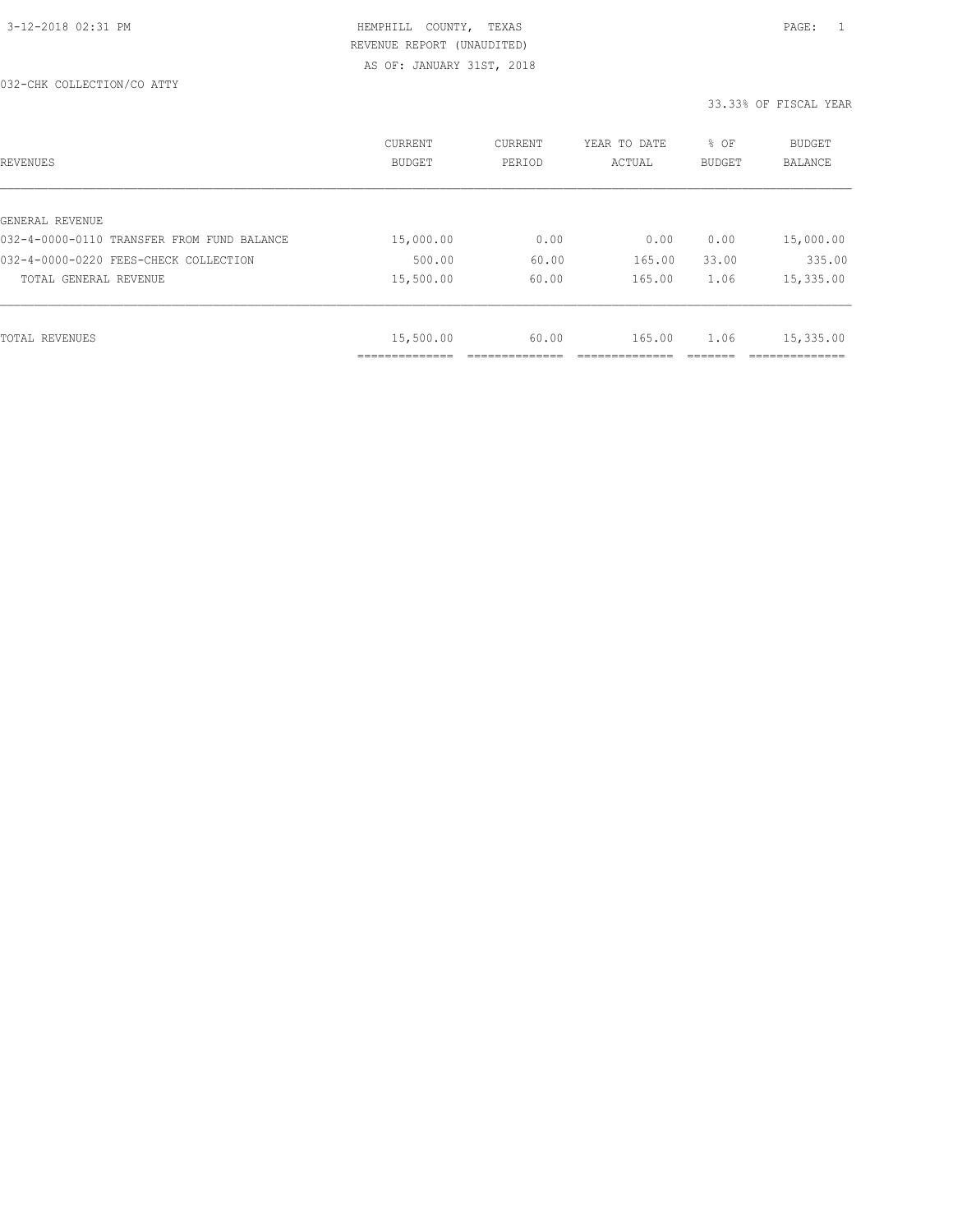| REVENUES                                   | CURRENT<br><b>BUDGET</b> | CURRENT<br>PERIOD | YEAR TO DATE<br>ACTUAL | % OF<br>BUDGET | BUDGET<br>BALANCE |
|--------------------------------------------|--------------------------|-------------------|------------------------|----------------|-------------------|
|                                            |                          |                   |                        |                |                   |
| GENERAL REVENUE                            |                          |                   |                        |                |                   |
| 036-4-0000-0110 TRANSFER FROM FUND BALANCE | 8,000.00                 | 0.00              | 0.00                   | 0.00           | 8,000.00          |
| 036-4-0000-0440 STATE FEES                 | 2,000.00                 | 0.00              | 0.00                   | 0.00           | 2,000.00          |
| TOTAL GENERAL REVENUE                      | 10,000.00                | 0.00              | 0.00                   | 0.00           | 10,000.00         |
|                                            |                          |                   |                        |                |                   |
| TOTAL REVENUES                             | 10,000.00                | 0.00              | 0.00                   | 0.00           | 10,000.00         |
|                                            | ____________             |                   |                        |                |                   |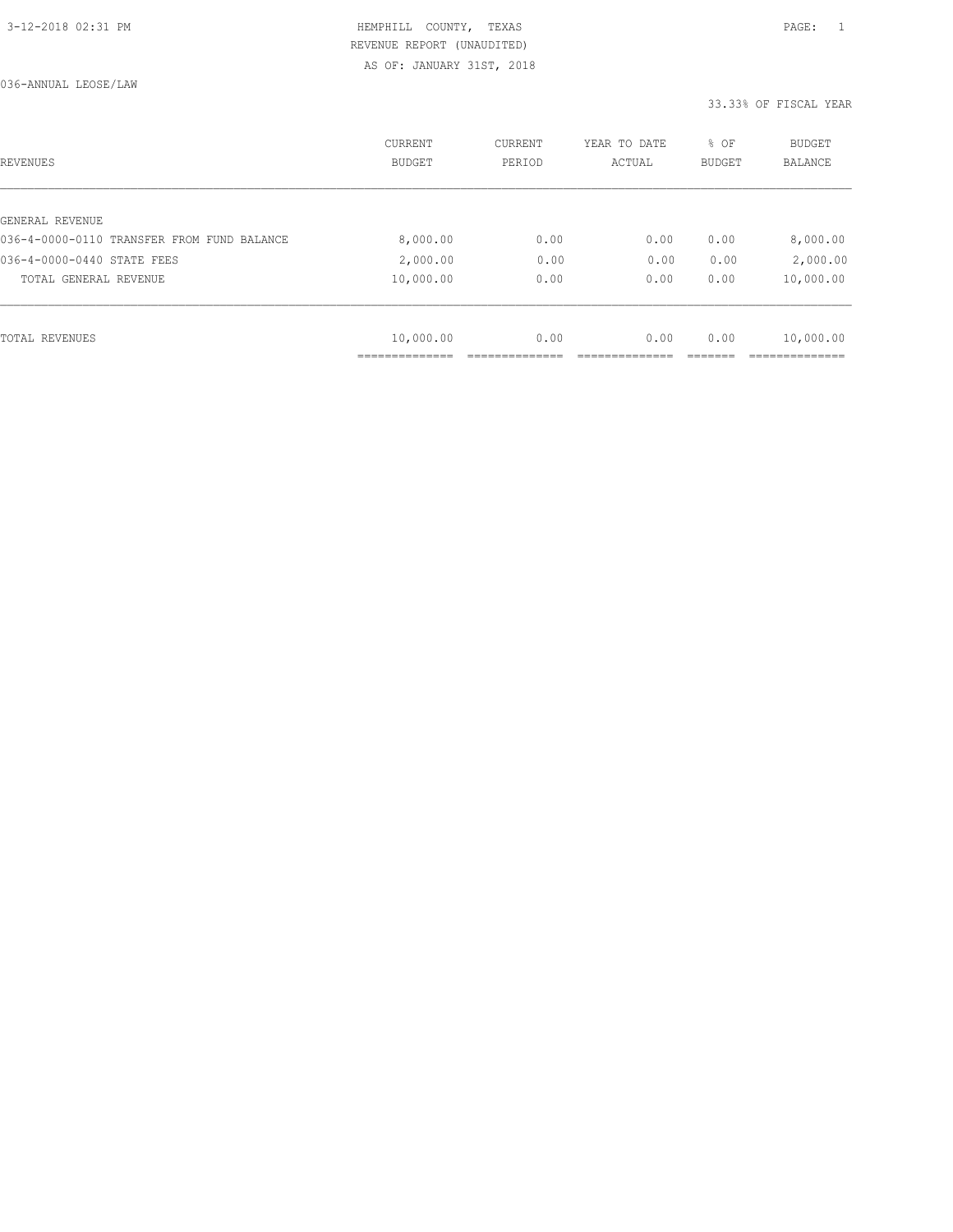046-SCAAP

| REVENUES                                   | <b>CURRENT</b><br><b>BUDGET</b> | CURRENT<br>PERIOD | YEAR TO DATE<br>ACTUAL | % OF<br>BUDGET | <b>BUDGET</b><br>BALANCE |
|--------------------------------------------|---------------------------------|-------------------|------------------------|----------------|--------------------------|
|                                            |                                 |                   |                        |                |                          |
| GENERAL REVENUE                            |                                 |                   |                        |                |                          |
| 046-4-0000-0110 TRANSFER FROM FUND BALANCE | 65,000.00                       | 0.00              | 0.00                   | 0.00           | 65,000.00                |
| 046-4-0000-0260 GRANT AWARD                | 6,000.00                        | 0.00              | 0.00                   | 0.00           | 6,000.00                 |
| TOTAL GENERAL REVENUE                      | 71,000.00                       | 0.00              | 0.00                   | 0.00           | 71,000.00                |
|                                            |                                 |                   |                        |                |                          |
| TOTAL REVENUES                             | 71,000.00                       | 0.00              | 0.00                   | 0.00           | 71,000.00                |
|                                            |                                 |                   |                        |                |                          |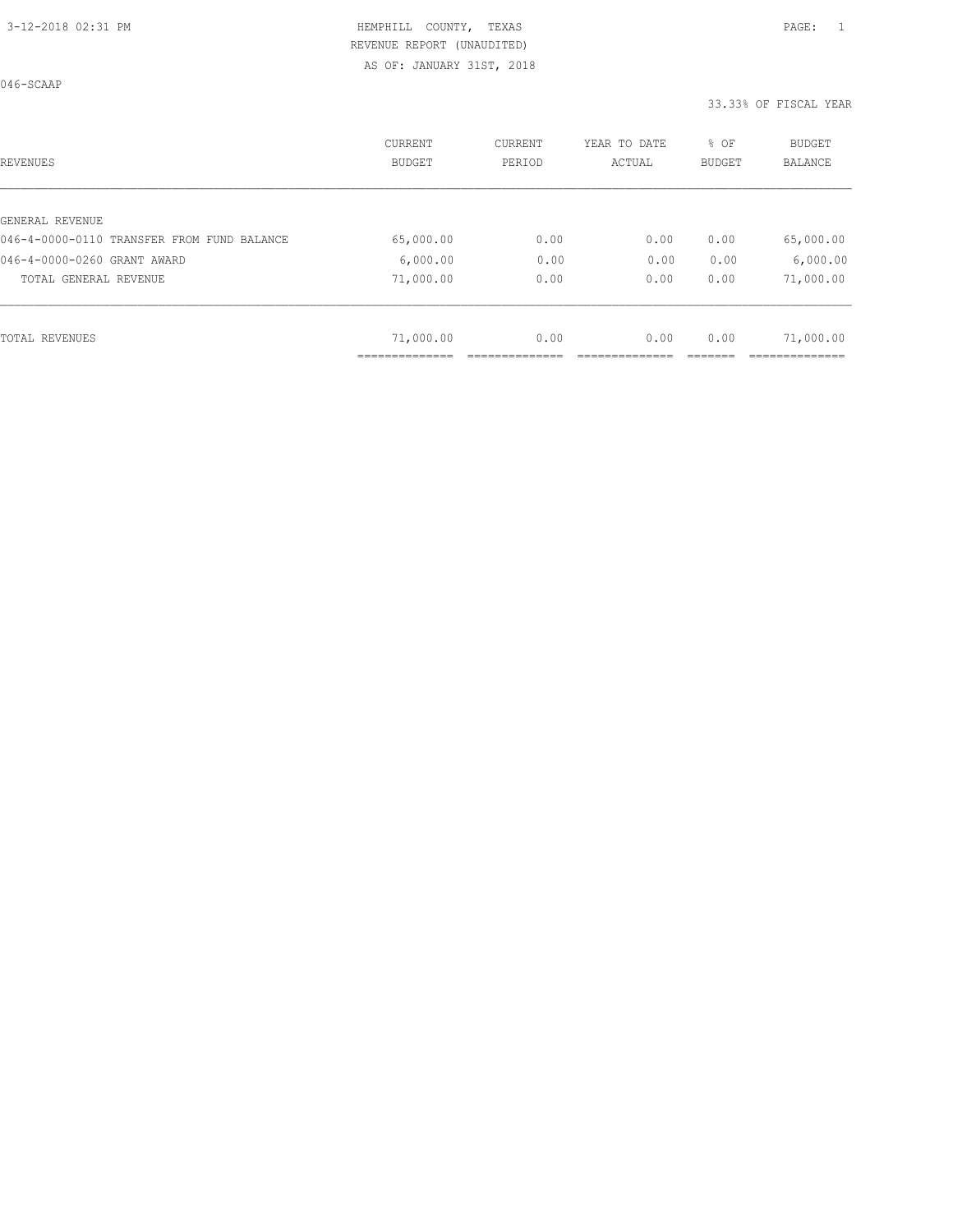047-SHERIFF COMMISSARY

| REVENUES                             | <b>CURRENT</b><br><b>BUDGET</b> | CURRENT<br>PERIOD | YEAR TO DATE<br>ACTUAL | % OF<br>BUDGET | <b>BUDGET</b><br>BALANCE |
|--------------------------------------|---------------------------------|-------------------|------------------------|----------------|--------------------------|
|                                      |                                 |                   |                        |                |                          |
| GENERAL REVENUE                      |                                 |                   |                        |                |                          |
| 047-4-0000-0401 SALES/COMMISSARY     | 0.00                            | 0.00              | 0.00                   | 0.00           | 0.00                     |
| 047-4-0000-0500 MISCELLANEOUS INCOME | 0.00                            | 0.00              | 0.00                   | 0.00           | 0.00                     |
| TOTAL GENERAL REVENUE                | 0.00                            | 0.00              | 0.00                   | 0.00           | 0.00                     |
|                                      |                                 |                   |                        |                |                          |
| TOTAL REVENUES                       | 0.00                            | 0.00              | 0.00                   | 0.00           | 0.00                     |
|                                      | ___________                     |                   |                        |                |                          |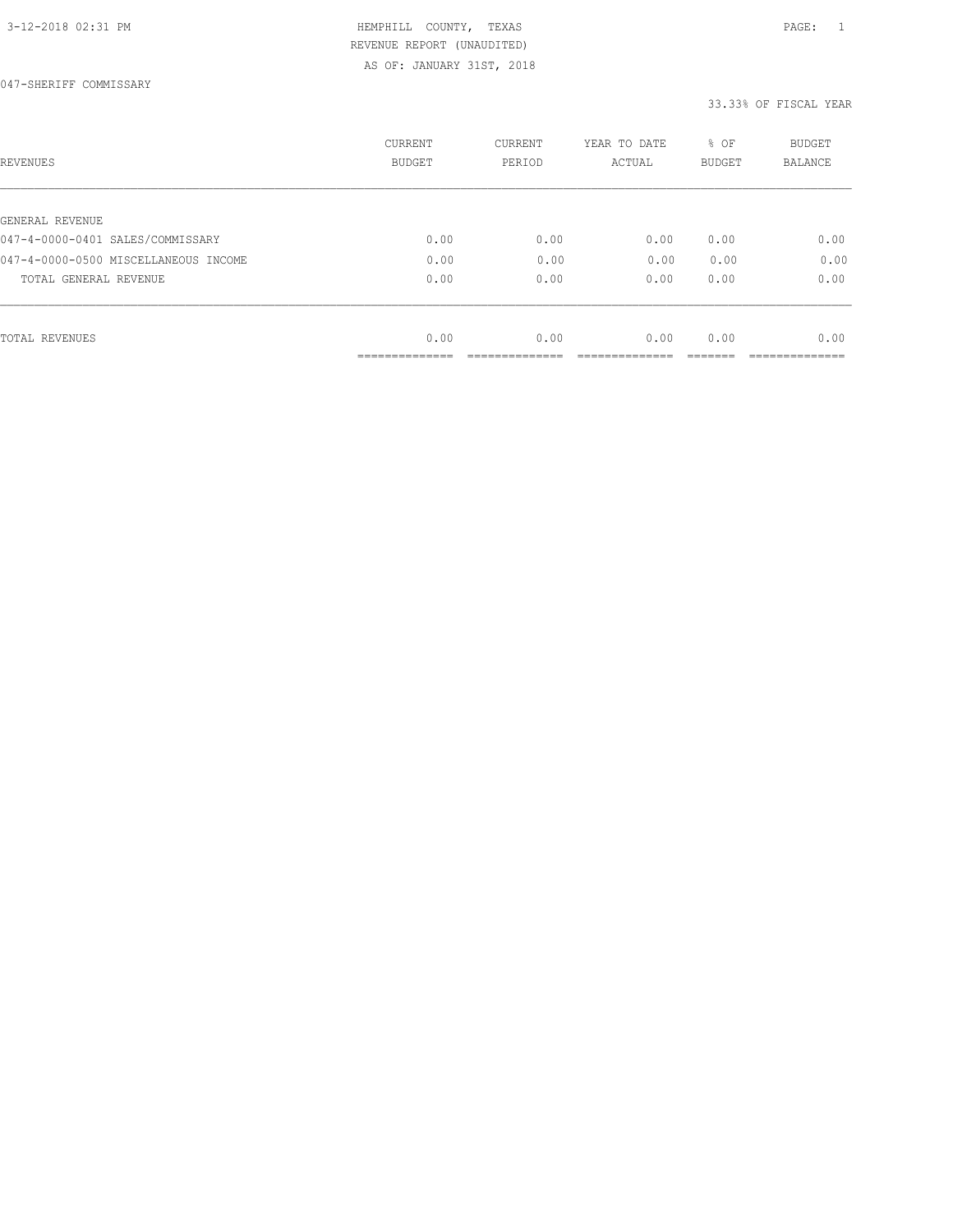| REVENUES                              | <b>CURRENT</b><br><b>BUDGET</b> | CURRENT<br>PERIOD | YEAR TO DATE<br>ACTUAL | % OF<br><b>BUDGET</b> | <b>BUDGET</b><br>BALANCE |
|---------------------------------------|---------------------------------|-------------------|------------------------|-----------------------|--------------------------|
|                                       |                                 |                   |                        |                       |                          |
| GENERAL REVENUE                       |                                 |                   |                        |                       |                          |
| 048-4-0000-0120 INTEREST              | 0.00                            | 0.00              | 0.00                   | 0.00                  | 0.00                     |
| 048-4-0000-0401 PROCEEDS FROM SEIZURE | 0.00                            | 0.00              | 0.00                   | 0.00                  | 0.00                     |
| TOTAL GENERAL REVENUE                 | 0.00                            | 0.00              | 0.00                   | 0.00                  | 0.00                     |
|                                       |                                 |                   |                        |                       |                          |
| TOTAL REVENUES                        | 0.00                            | 0.00              | 0.00                   | 0.00                  | 0.00                     |
|                                       | -----------<br>-------------    |                   |                        |                       |                          |